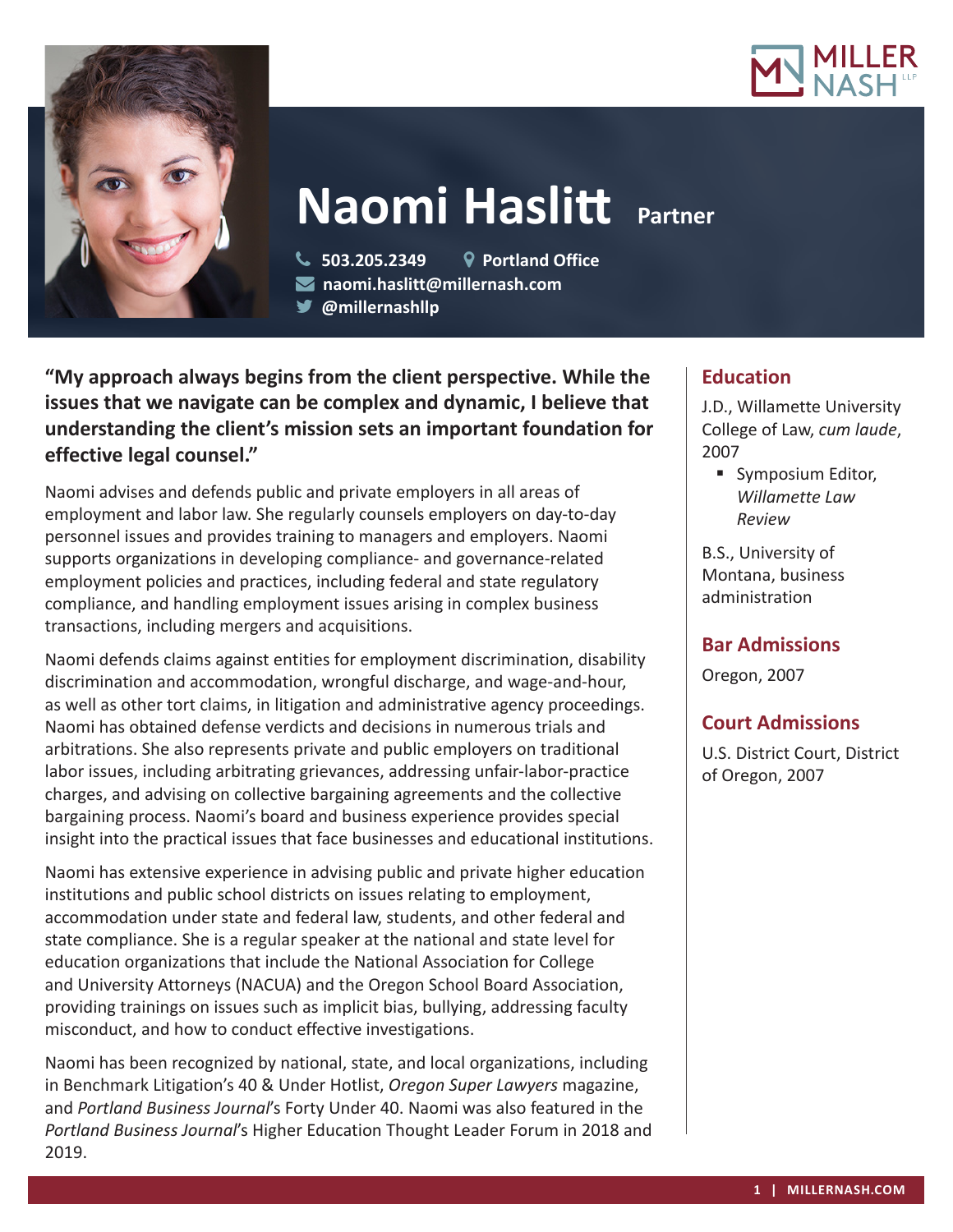

# **Professional Activities**

- National Association of College and University Attorneys (NACUA), Member
- Oregon Diversity Legal Job Fair, Steering Committee, Member, 2021
- **Oregon Women Lawyers, Member**
- Multnomah Bar Association, Member
- Oregon State Bar, Member
- American Bar Association, Member
- Oregon Chapter of the National Bar Association
	- Board Member
	- Past Vice President
- Employment Law Alliance, Annual Conference Planning Committee, Cochair, 2020
- Willamette University College of Law, Leadership Cabinet, 2021-present

# **Civic Activities**

- Oregon Business & Industry (OBI), Board Member, 2022-present
- Women on Boards Global and Local Conversations on Board Diversity, Oregon Leadership Committee, Member, 2020
- Open School, Past Board Member
- DePaul Treatment Centers, Board of Directors, 2008-2016

# **Representative Experience**

## **Education**

- Advised higher education institution on policy and underlying process documents, as well as navigating investigations and grievance processes, under Title IX regulations.
- Successfully represented university in tenure hearing regarding a professor's just dismissal after allegations of bullying and harassment. The decision, first issued by the university committee, was then appealed to the university's Board of Trustees, and then upheld by the circuit court.
- Conducted investigation of discrimination claims raised in EEOC complaint against public university, prepared response, and received favorable decision dismissing all allegations.
- Conducted internal review for private university regarding departmental conflict and bullying complaints, and provided conclusions and recommendations based on findings.
- Conducted investigation for public college regarding an internal complaint of race discrimination, whistleblowing, and retaliation.
- Obtained directed verdict for a school district at trial on negligence claim arising from alleged student-onstudent bullying.

## **Employment Law**

- Reviewed and analyzed employee positions to determine exemption status with regard to overtime regulations provided in the Federal Labor Standards Act.
- Crafted a global sales incentive compensation plan for manufacturer with distribution capabilities in more than 110 countries.
- Won a jury verdict after a four-day trial defeating all claims arising from plaintiff's termination of employment. Plaintiff alleged that he had been discriminated and retaliated against for utilizing the workers' compensation system after an injury on the job.
- Our client (the employer) won a unanimous jury verdict in a case brought by plaintiff, a disabled worker, for discrimination and retaliation in her employment. The judgment was affirmed by the Oregon Court of Appeals.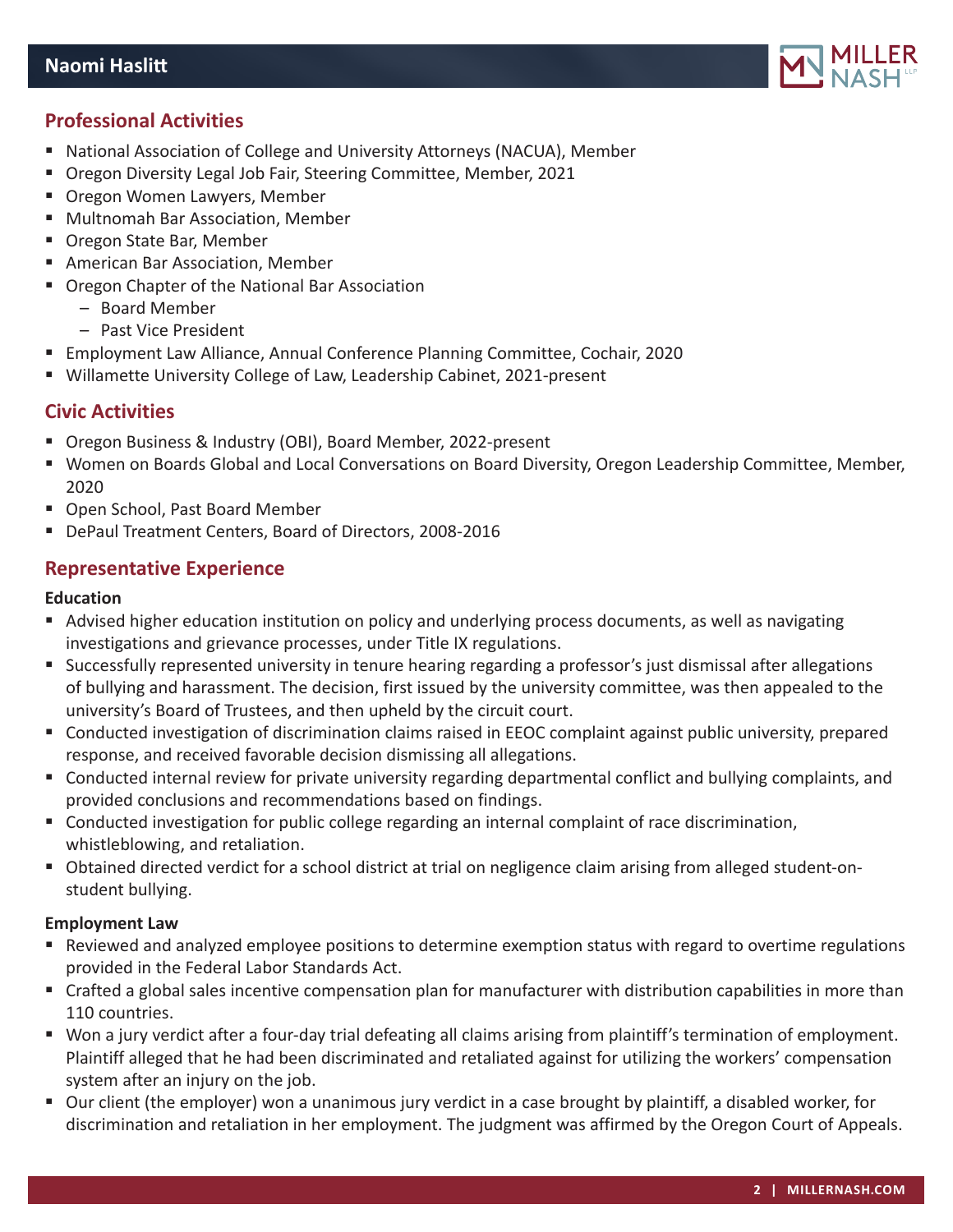# **Naomi Haslitt**



- Favorable decisions from Bureau of Labor and Industries/Equal Employment Opportunity Commission for various public entities (including school districts) and private employers.
- Obtained summary judgment for employer in workers' compensation discrimination/failure-to-reinstate case.
- Received favorable employer decisions in representation and classification hearings for Employment Relations Board.
- Received favorable employer decision in binding interest arbitration regarding collective bargaining agreement dispute.
- Obtained decision for employer in employee grievance arising from contract interpretation dispute.

#### **Financial Services**

- Oversaw investigation of whistleblower complaint alleging hostile work environment and financial and project management concerns.
- **Prepared complex executive employment and noncompete agreements in several acquisitions made by a** regional bank holding company with more than fifteen bank divisions.
- **Prepared employment agreements and offer letters for a merger between two bank holding companies, with** twenty subsidiaries collectively.

## **General Employment Advice & Training**

- Routinely advises companies, both large and small, on employment-related issues such as leave laws, disability and accommodation, and wage-and-hour, and conducts performance reviews, as well as assists companies in developing internal investigation protocols and reviewing internal workplace policies.
- Regularly provides training to employers on a variety of issues, including harassment, discipline and discharge, protected leave, performance evaluations, and social media.
- **Provided union awareness training to managers and supervisors in numerous manufacturing and service** settings.

## **Publications**

- "Navigating Leave Landscape Changes in the Era of COVID-19," Miller Nash Graham & Dunn, *News You Can Use*, co-author (Mar. 2020)
- "Higher Education: Thought Leader Forum," *Portland Business Journal* (May 2019)
- "New Oregon and Washington Legislation Will Require Employers to Make Some Changes," Miller Nash Graham & Dunn, *News You Can Use* (July 2018)
- "Higher Education: Thought Leader Forum," *Portland Business Journal* (June 2018)
- "Safety First! New Regulations Require Public Reporting of Injury/Illness Reports to OSHA and Expand OSHA's Anti-Retaliation Enforcement Tools," Miller Nash Graham & Dunn, *News You Can Use* (May 2016)
- "Show Me the Money!' New Oregon Laws Require Higher Pay and More Transparency," Miller Nash Graham & Dunn, *News You Can Use* (Mar. 2016)
- "Education: Title IX Becomes a Compliance Issue Beyond Athletics," *Puget Sound Business Journal* (Mar. 2013)
- "New Federal Health Care Legislation Impacts Employers With Breast-Feeding Employees," Miller Nash, *News You Can Use* (Apr. 2010)
- "It's a Wrap! 2009 Oregon Legislature Adjourns After Creating New Employment and Labor Concerns and Considerations for Employers," Miller Nash, *News You Can Use* (July 2009)
- "New Family Medical Leave Act Regulations Enhance Employers' Opportunities to Manage Leaves of Absence," Miller Nash, *News You Can Use* (Jan. 2009)
- "Employers Finally Get a 'Break' on Wage Liability," Miller Nash, *News You Can Use* (May 2008)
- "FMLA Leave Extended to Families of Active-Duty Military Members," Miller Nash, *News You Can Use* (Mar. 2008)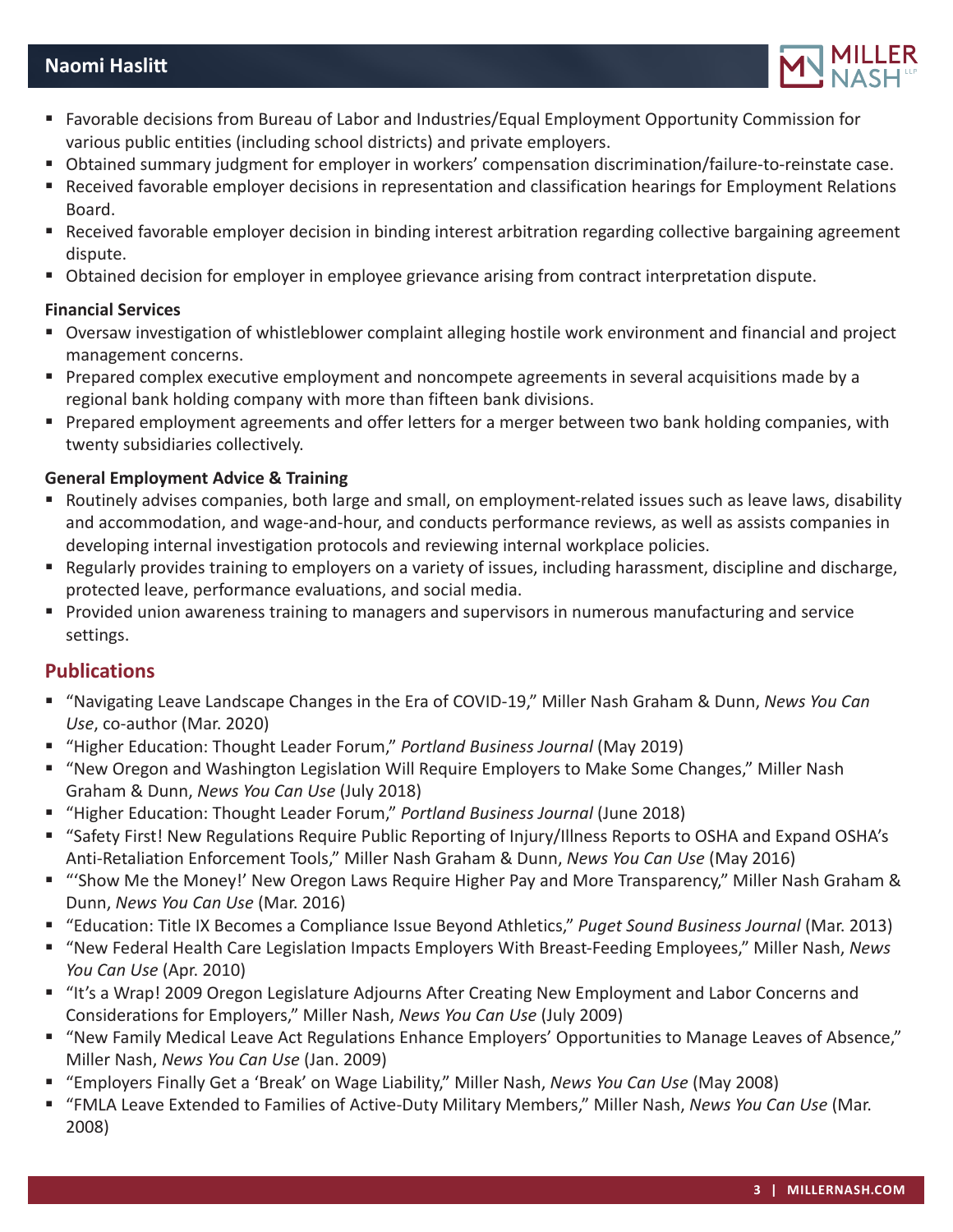

# **Presentations**

Naomi is a frequent speaker on a variety of topics. Following is a listing of presentations since 2015. A complete list is available upon request.

- "Pay Equity," Miller Nash, Employment Law Seminar (Dec. 2021)
- "Documentation-How to Do It, How to Keep It, Who Gets to See It," Confederation of Oregon School Administrators, 41th Annual Oregon School Law Conference (Dec. 2021)
- "Title II and Title IX issues in a COVID Environment," Confederation of Oregon School Administrators, 41th Annual Oregon School Law Conference (Dec. 2021)
- "Civil Law Practice: Part 2," Oregon Chapter of the National Bar Association, Law Career Panel Series, panelist (Sept. 2021)
- "Higher Education Employment Issues: During and After the Pandemic," United Educators, co-speaker (May 2021)
- "Disability and Accommodation Through COVID-19: The Fundamental Nature of Academic Programs and Essential Functions of Jobs As We Plan to Return to Campus," National Association of College and University Attorneys (NACUA), Spring CLE, co-speaker (Apr. 2021)
- "Employment Trends in Higher Education," United Educators, webinar (Apr. 2021)
- "Employment Issues relative to RIFS, Furloughs, and Mergers," National Association of College and University Attorneys (NACUA), NACUA half-day workshop, discussion facilitator (Mar. 2021)
- "Oregon Diversity Legal Job Fair," Oregon Diversity Legal Job Fair, promotional video (Jan. 2021)
- "Measure Twice, Cut Once: Blueprint for Constructive Diversity, Equity, and Inclusion Initiatives," Miller Nash Graham & Dunn, Employment Law Seminar (Dec. 2020)
- "Recognizing Design Possibilities and Challenges: Equity Issues in the Remote Environment," Miller Nash Graham & Dunn, Employment Law Seminar (Dec. 2020)
- "Reinforcing the Structure: Employee Mental Health and Mental Health Accommodations in Times of Enhanced Societal Pressures," Miller Nash Graham & Dunn, Employment Law Seminar (Dec. 2020)
- "Intersection of Title IX, Sexual Harassment, and Related Requirements of Oregon School Districts," Confederation of Oregon School Administrators, 40th Annual Oregon School Law Conference, co-speaker (Dec. 2020)
- Various speaking engagements, Employment Law Alliance, annual conference, co-chair (Oct. 2020)
- "The Narcissistic Executive," Employment Law Alliance, annual conference, moderator (Oct. 2020)
- "Reopen, Restructure, Rebuild: Meeting Today's Extraordinary Operational Challenges in Higher Education," Employment Law Alliance, webinar, panelist (June 2020)
- "Investigations: Tips and Traps for Managing and Conducting Effective Investigations," Confederation of Oregon School Administrators, Oregon School Law Conference (Dec. 2019)
- "Piloting the Ship on the #MeToo Wave: Navigating Discrimination and Harassment Claims," Miller Nash Graham & Dunn, Employment Law Seminar (Oct. 2019)
- "Legal Update on Sexual Misconduct in the Employment Setting: The Application of Title IX and Title VII for Employees," CUPA-HR, Annual Conference and Expo (Oct. 2019)
- "Addressing Faculty Misconduct," National Association of College and University Attorneys, webinar (Mar. 2019)
- "Disciplining and Firing Employees," National Business Institute, Human Resource Law from A to Z seminar (Nov. 2018)
- "Workplace Behavioral Issues: Appropriately Handling Thorny Situations," National Business Institute, Human Resource Law from A to Z seminar (Nov. 2018)